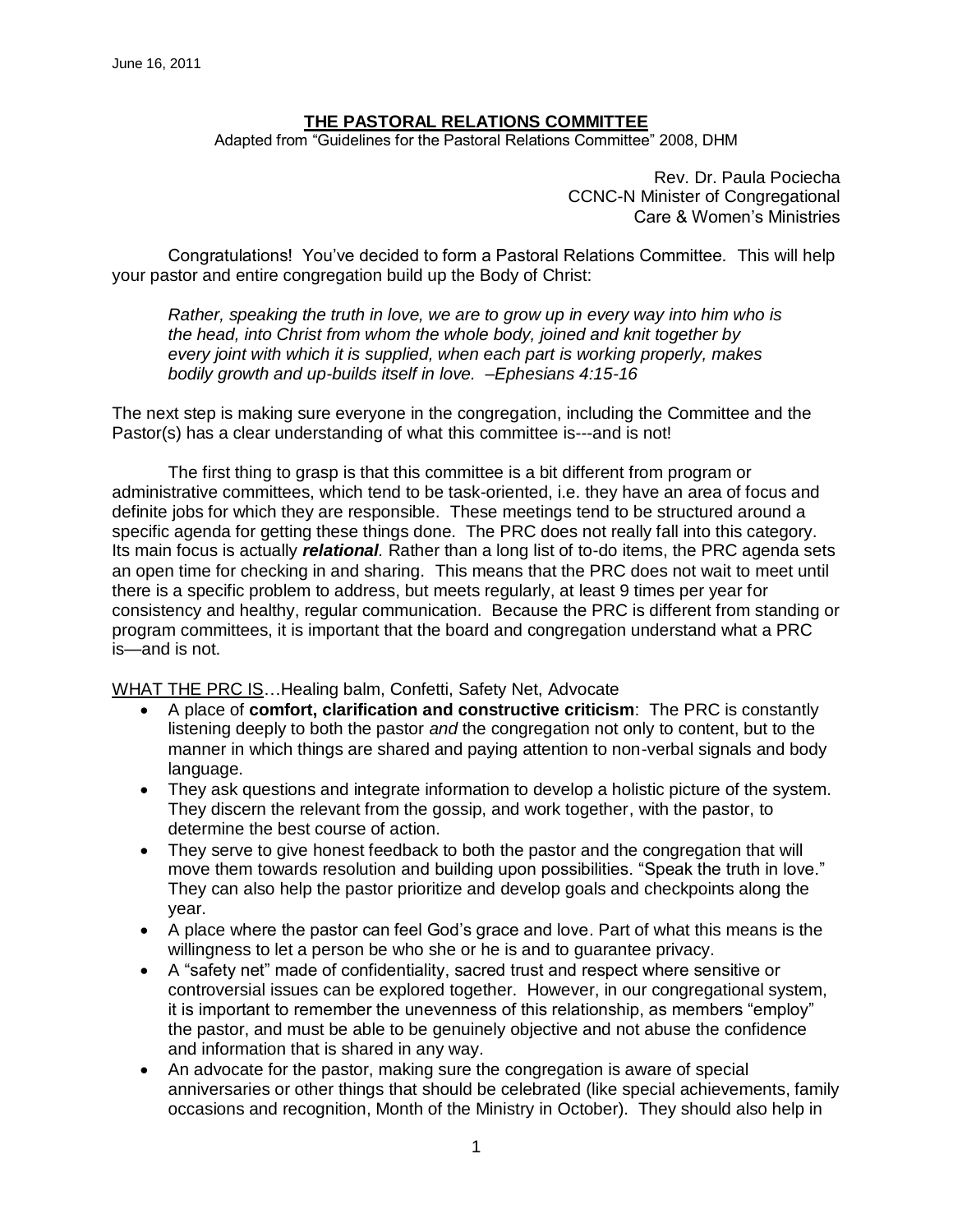making suggestions for sabbatical, vacation and study leave, and suggestions for raises based on standard of living increase and denominational standards. They should also ensure that the pastor is taking adequate time for spiritual growth and nurture.

# WHAT THE PRC IS NOT...

- A complaint department. Too often congregants want the PRC to anonymously represent their beefs to the pastor and insist something be done about it. This is called triangling in communications, and it usually leads to more problems rather than solving any. It is true that PRC members are available to hear complaints and concerns, but they should make sure that they are talking to the offended person directly, not "Well, some have said…" or "I heard that Paula was upset…" or "tell Pastor Paula that we don't like…." It is important to create direct lines of communication by establishing that the person with the problem needs to talk directly to a PRC member, or set up a meeting between the pastor and the unhappy person with a PRC member present. Communication works best when there is a congregational ethic of "no anonymous complaints" because issues without representation cannot be resolved.
- A conflict resolution or crisis management department. Again, congregants, and sometimes pastors, expect the PRC to mediate between offended parties to resolve problems. This strains the relationship with both the pastor and the congregation, and often results in members of the PRC committee taking sides. The job of the PRC in conflict is to create a **process** for the conflict to be resolved, which starts with encouraging the two parties to meet directly first, then bringing in an outside mediator or educator (like regional staff or consultant) if necessary. **The best thing a PRC committee can do is be a "safety valve" by** *proactively* **creating a process for handling complaints and grievances that is communicated to the congregation, and then ensures it is followed when issues arise.**
- A personnel committee. Many congregations assume the PRC should also serve as the personnel committee and evaluator for the pastor. This creates a conflict of ethics, in that the pastor is encouraged to share his or her struggles and concerns to a body that can then use this information against him or her. I wish it were safe to ensure "we wouldn't do that," but it too often happens unconsciously or deliberately. The PRC should simply serve as advisory to the body of personnel accountability, *with the permission of the pastor*, to share any areas of concern that need to be addressed, and to advocate for fair contract issues. The PRC may also recommend evaluation tools and processes for the pastor and congregation, but then ask the board to create a different team to implement them.
- An opportunity to cover sensitive issues without the pastor present. The PRC committee should NEVER meet without the pastor present. To do so violates trust and direct communication and makes people believe they can manipulate the PRC or pastor by triangling issues indirectly.
- A group to be used to pressure the minister into behaving a certain way. PRC members need to be objective and supportive. They should listen attentively to what people have to say, but must also make judgments about the relative significance of the input and whether or not to inform the pastor and put it on the PRC meeting agenda.

The PRC Guidelines Handbook suggests the following flow for a meeting agenda for a 90-minute meeting (recommended meeting length):

- 1) Opening Prayer and/or Brief Meditation
- 2) Sharing of Affirmations from the committee members to the pastor (this should include making sure anniversaries, birthdays, and other special occasions are celebrated)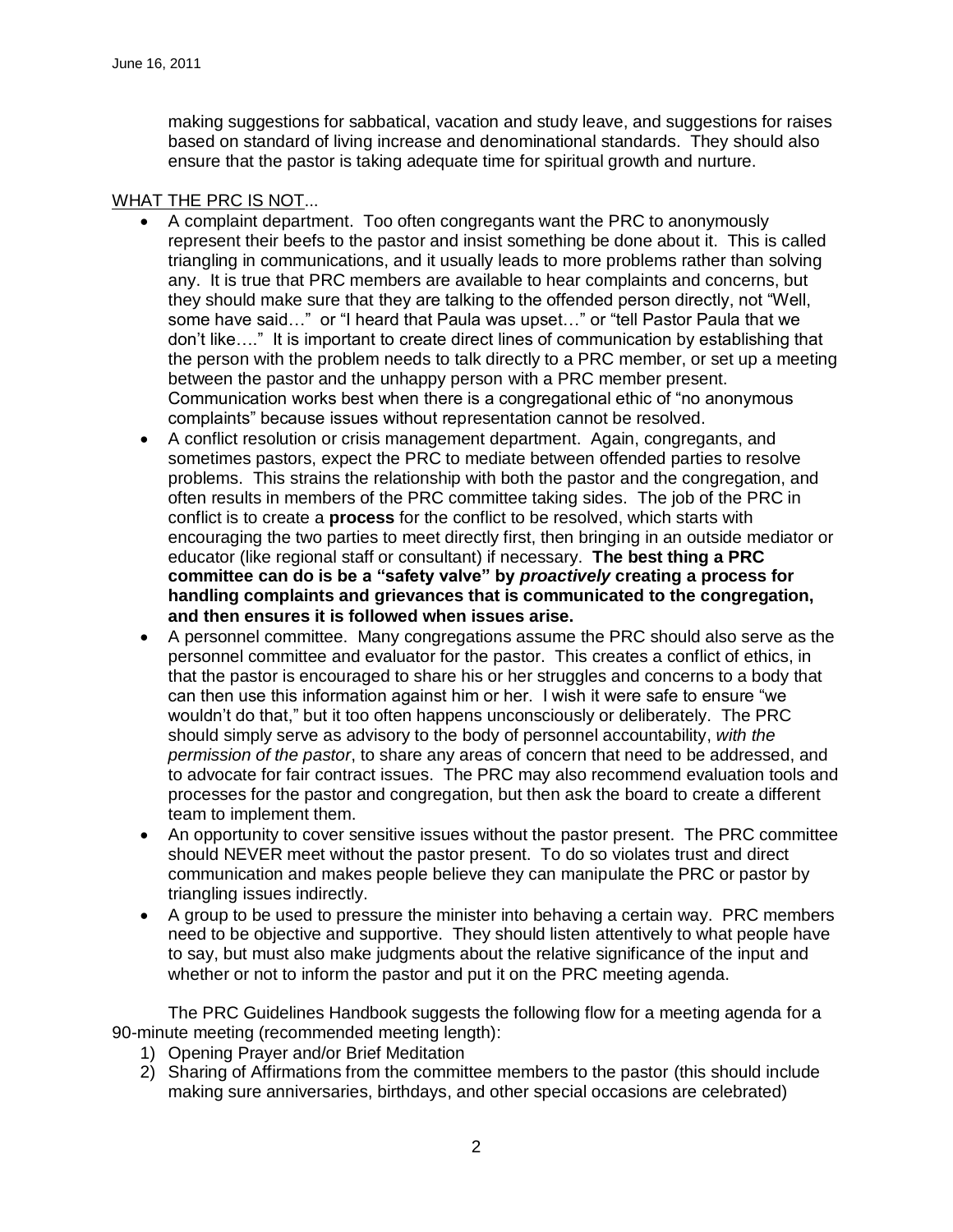- 3) Pastor's sharing: "Five S's"
	- Successes: What has been good and fulfilling
	- Surprises: Good or bad—whatever was unexpected or confusing
	- Satisfactions: What felt nurturing or fulfilling or gave the pastor energy, even if it was not "successful."
	- Solutions: What are the challenges the pastor is facing? Does the pastor wish help in discovering solutions? Have there been theological or faith challenges that need to be worked out?
	- Sadness: Are there losses, hurts, disappointments, etc., either in the pastor's personal life, or in the congregational life, that need to be shared and/or addressed? (*Note: the pastor cannot disclose any information that has been shared in counseling or other confidential meetings.)*
- 4) PRC Sharing: The committee shares feedback and concerns as reflections on the pastor's sharing
- 5) Special Focus: Occasionally specific areas need to be addressed, such as contract issues, sabbatical, continuing education, etc. Preferably only 3-4 meetings per year will have a special focus. Otherwise this committee can begin to function like a taskoriented committee, and lose the importance of relational sharing

# COMPOSITION AND ORGANIZATION OF THE PRC

- 1) The PRC should be selected by the pastor and board or elder chair, and approved by the board. The pastor should consider a cross-section of the congregation and people that he or she feels can be objective and supportive without enforcing their own agenda. It is best **not** to have the board chair on the PRC, and helpful to have at least one currently serving Elder, who can help keep the "pulse" of the congregation.
- 2) The PRC should be established within 6 months of a new pastor's arrival. The search and call committee may serve as the PRC during this time until the new pastor settles in a bit and establishes some relationships. Any existing PRC from the former pastorate should be dissolved, and a new one established by the new pastor. The PRC should name and discourage any complaints about the new pastor based on judgments and comparisons to the previous pastor.
- 3) The PRC should select its chair at the first meeting, and consider rotating this responsibility each year,
- 4) Length of term should be 3 to 5 years, with some overlap of those rotating out. IF there is a large turnover in congregational needs and representation, a shorter term may be considered in order to bring in new perspectives regularly.
- 5) Size of the PRC should be about 4-5 members besides the pastor. This makes it relatively easy to convene and allows for greatest participation and confidentiality, while still being large enough to allow for congregational representation. When new members come on, they should receive a formal orientation and training. If the rotation is every two years (some stay on, some go off), this gives the opportunity for the entire PRC to receive biennial training and a review and refocus of the PRC.
- 6) Because this committee is relational rather than task or program-oriented, it should not be required to give status reports to the board, nor any minutes from the meeting. If needed, it may be asked to give process reports on special focus areas or issues it is helping the pastor and congregation work through. The board should not assign specific tasks to the PRC, such as pastor evaluation or complaint resolution, though the PRC can recommend to the board possible actions or appropriate groups to refer such issues to within the church. The PRC can help educate the congregation by posting clarifications and process updates in the church newsletter, if appropriate.